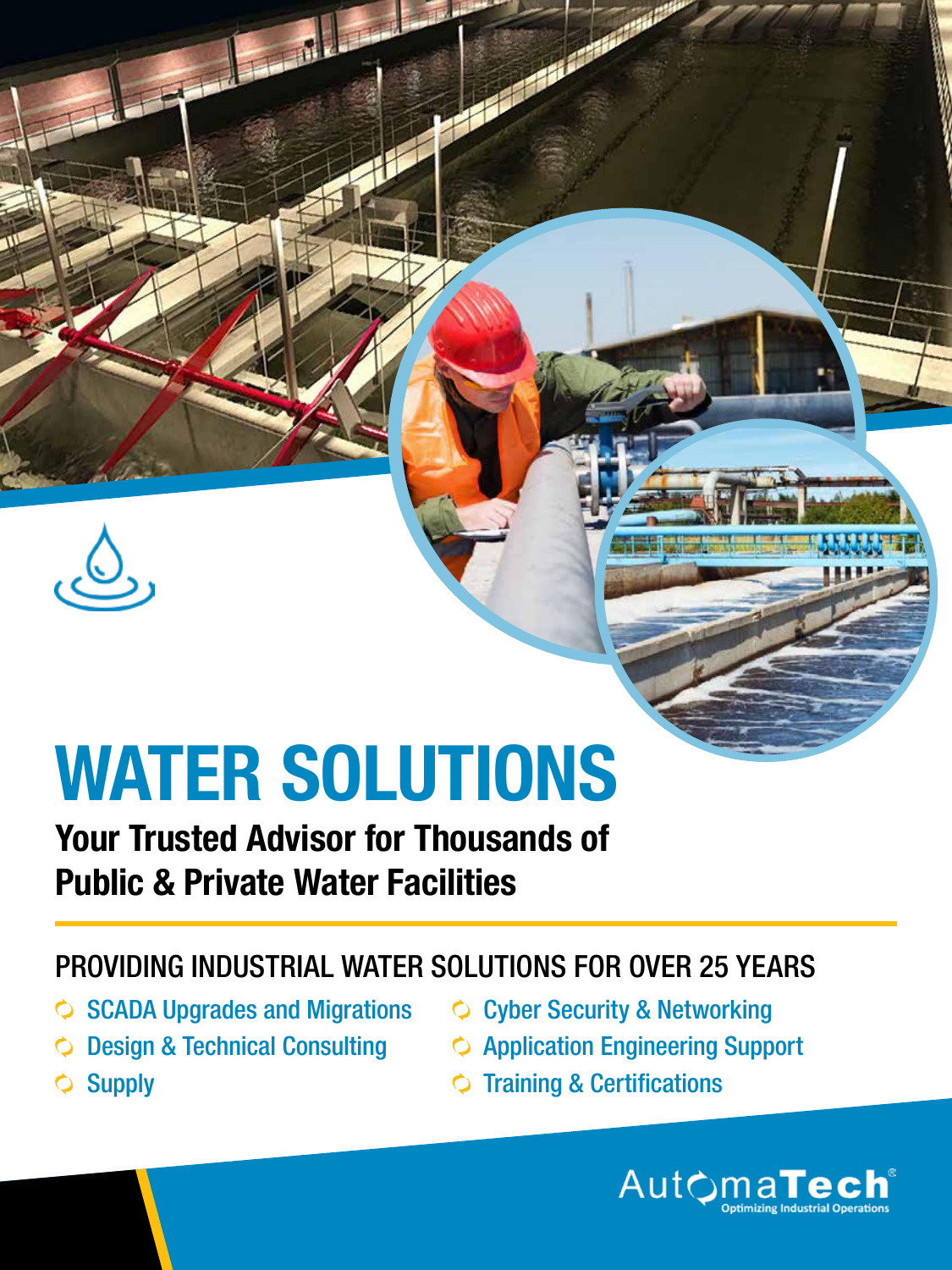## YOUR PREMIER SOURCE FOR WATER SOLUTIONS

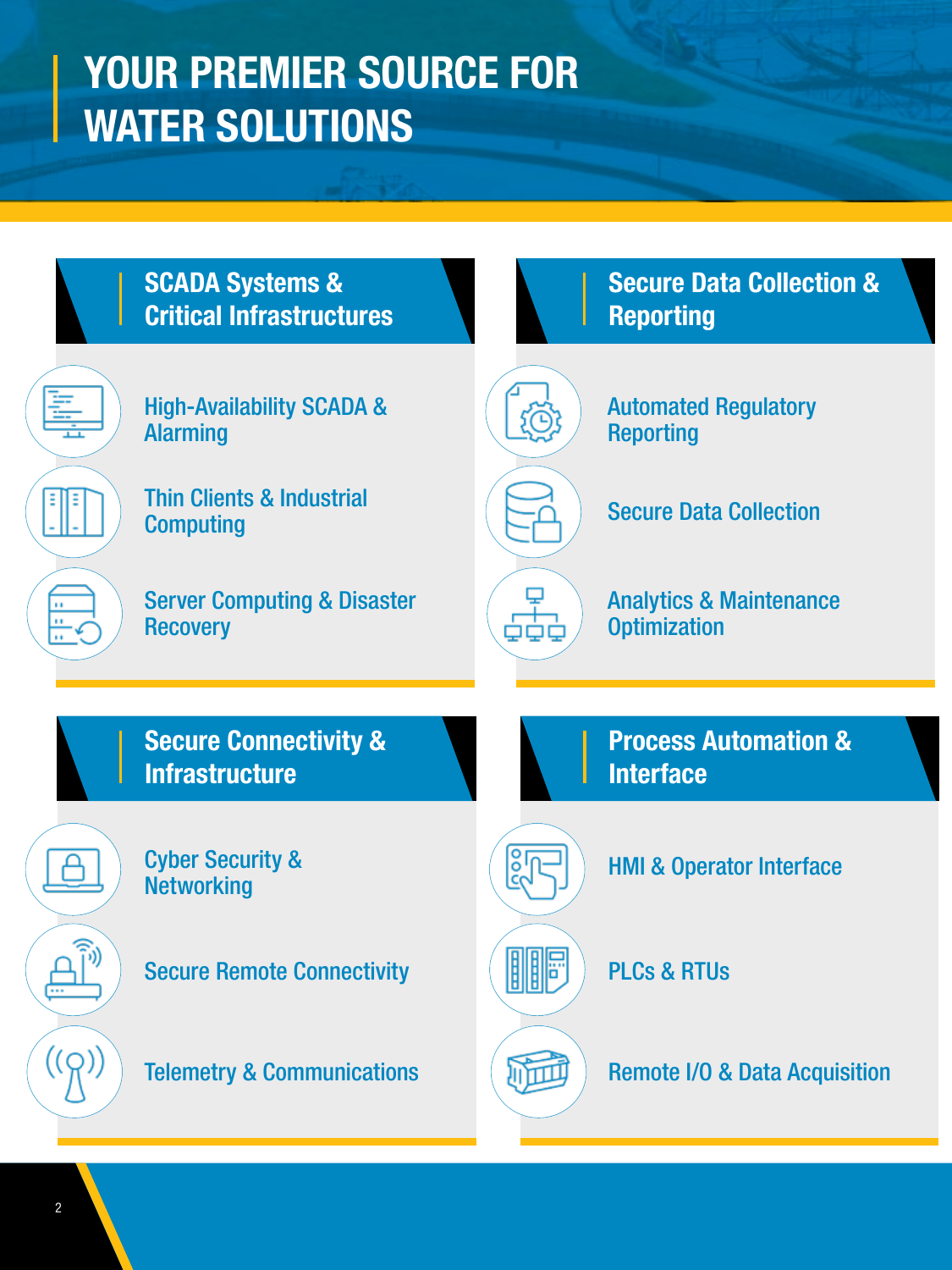## ACCURATE INFORMATION FOR DECISION SUPPORT



- Information delivered timely to solve problems
- Drive immediate response
- Equipment status monitoring
- Out of process notifications



- Pareto equipment breakdowns daily
- Improve MTBF/ **MTTR**
- Be alerted to critical breakdowns (messages)
- Quickly provide ad-hoc trends for diagnostics



- Enable users to create their own dashboard
- Right information accessible by other departments



- Digital Quality Checks (data entry)
- Historical Data to drive 5 Why/ **Continuous** Improvement (CI) process
- Trend large amounds of data

#### OPERATORS MAINTENANCE ENGINEERING QUALITY MANAGEMENT



- Exception based management
- Team collaboration & daily huddles
- Data Aggregated **Dashboards**
- Electronic reports & process status in near real-time



#### GE PROFICY: SCADA, HISTORIAN & MOBILE WORKFORCE

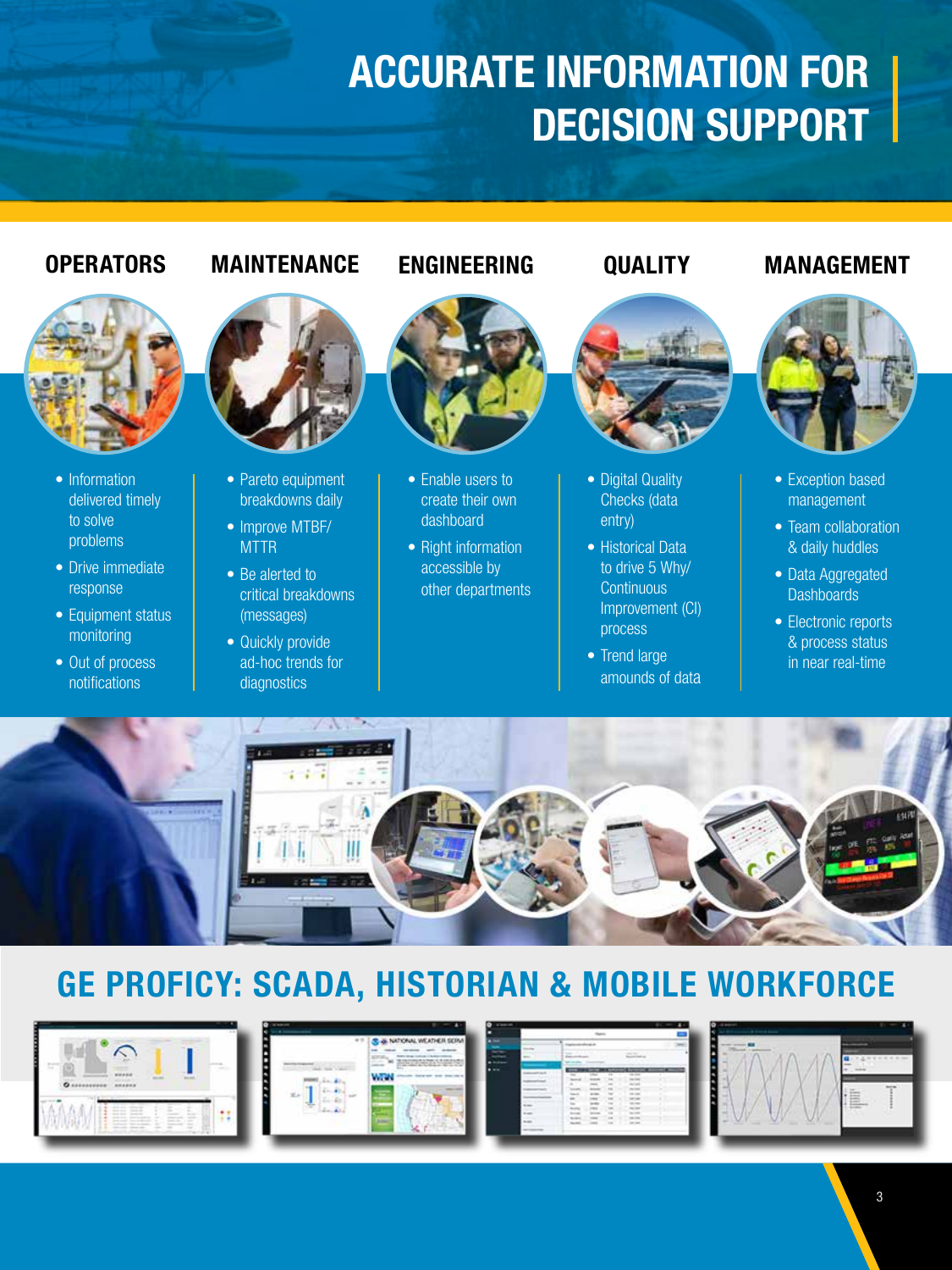## WATER SCADA SYSTEM **DEMONSTRATION**

AutomaTech has a real-world Water and WasteWater SCADA system hosted in Amazon Web Services (AWS) enabling you to view, compare, and discuss industry best practices with our team of experts.







#### Schedule a Demo with an Application Engineer  $\blacktriangleleft$

Review the water SCADA system demo with an AutomaTech Application Engineer

#### [automatech.com/water-demo](https://automatech.com/water-demo/)

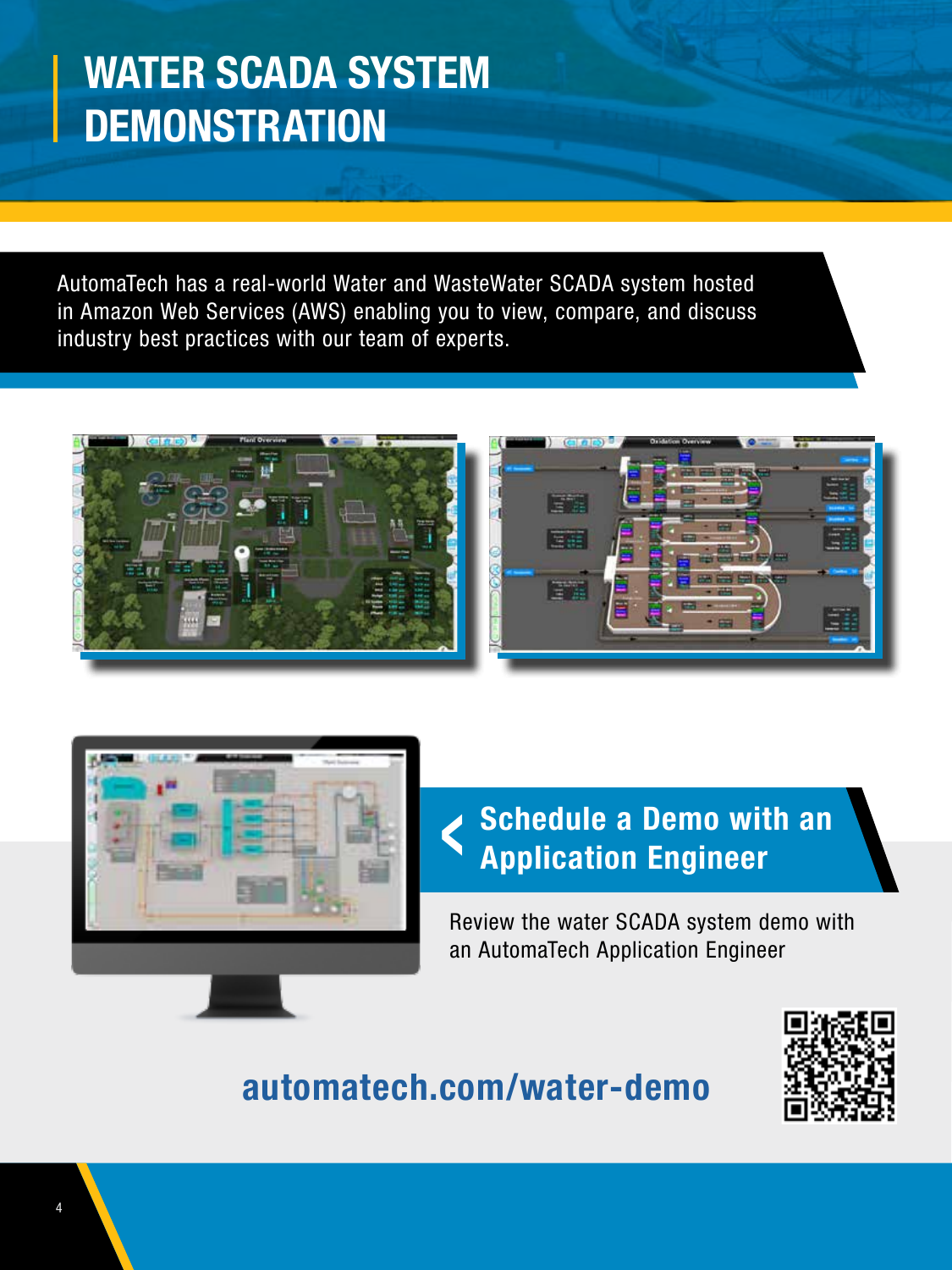## WE SECURELY CONNECT, COLLECT, CONTROL, VISUALIZE, ANALYZE, & OPTIMIZE